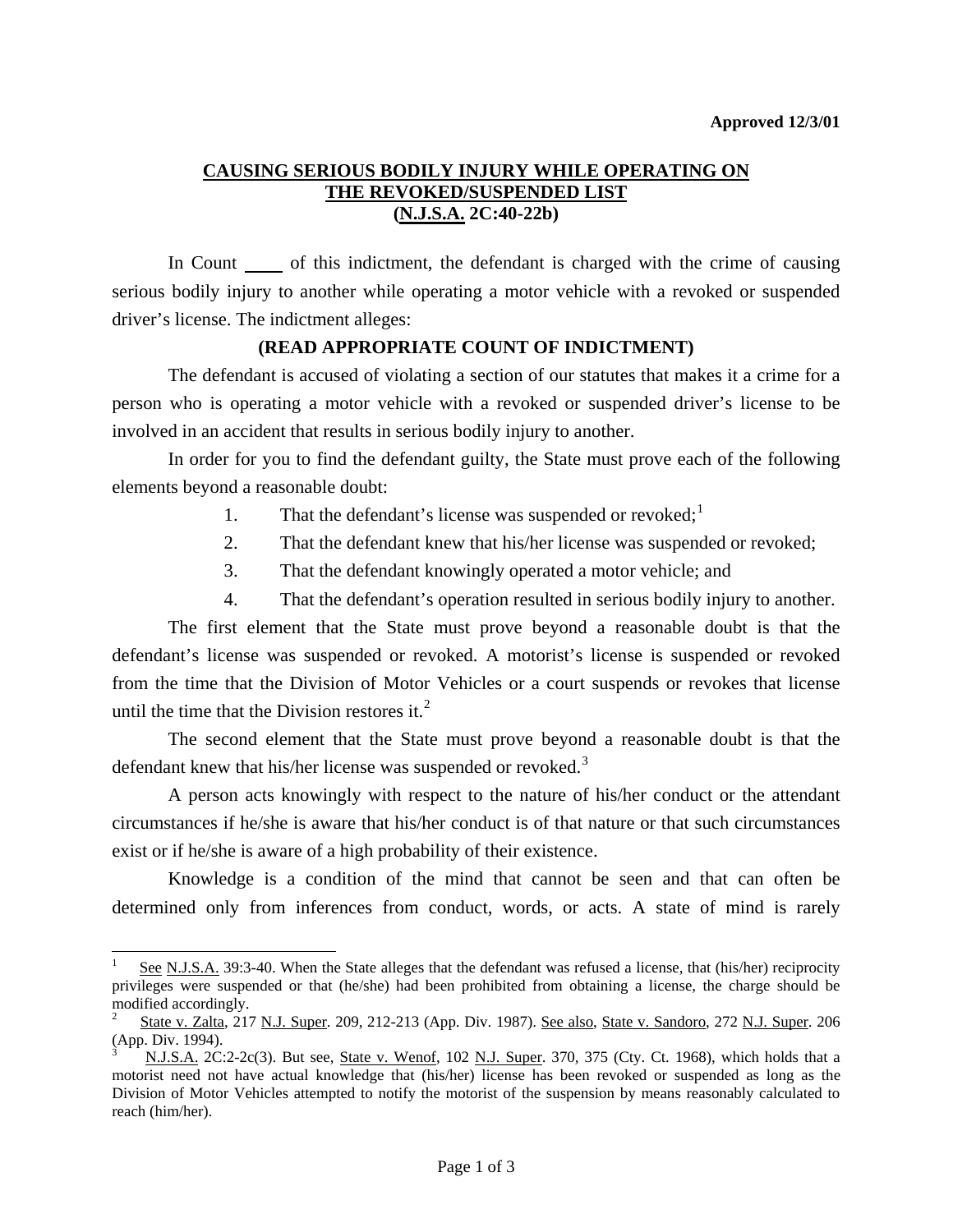## **CAUSING SERIOUS BODILY INJURY WHILE OPERATING ON THE REVOKED/SUSPENDED LIST (N.J.S.A. 2C:40-22b)**

susceptible of direct proof but must ordinarily be inferred from the facts. Therefore, it is not necessary that the State produce witnesses to testify that an accused said that he/she had a certain state of mind when he/she engaged in a particular act. It is within your power to find that such proof has been furnished beyond a reasonable doubt by inference, which may arise from the nature of the defendant's acts and conduct, from all that he/she said and did at the particular time and place, and from all surrounding circumstances.

 The third element that the State must prove beyond a reasonable doubt is that the defendant knowingly operated a motor vehicle.

 The fourth element that the State must prove beyond a reasonable doubt is that the defendant's operation resulted in serious bodily injury to another. In other words, the State must prove beyond a reasonable doubt that the defendant's operation caused serious bodily injury to (insert victim's name).

 Serious bodily injury is bodily injury that creates a substantial risk of death or that causes serious, permanent disfigurement, or protracted loss or impairment of the function of any bodily member or organ.<sup>[4](#page-0-3)</sup>

 For you to determine that the defendant's operation resulted in serious bodily injury to (insert victim's name), the State must prove the following beyond a reasonable doubt:

 First, the State must prove that the serious bodily injury suffered by (insert victim's name) would not have occurred but for the defendant's operation. In other words, the State must prove beyond a reasonable doubt that this serious bodily injury would not have occurred if the defendant had not operated a motor vehicle.

Second, the State must prove both:

- (1) that the serious bodily injury was not too remote in its occurrence as to have a just bearing on the defendant's liability; and
- (2) that the serious bodily injury was not too dependent upon the conduct of another person that was unrelated to the defendant's operation as to have a just bearing on his/her liability.

 In other words, the State must prove beyond a reasonable doubt that the serious bodily injury suffered by (insert victim's name) was not so unexpected or unusual that it would be unjust to find the defendant guilty of this offense.

<span id="page-1-0"></span> $\overline{\phantom{a}}$ 4 N.J.S.A. 2C:11-1b.